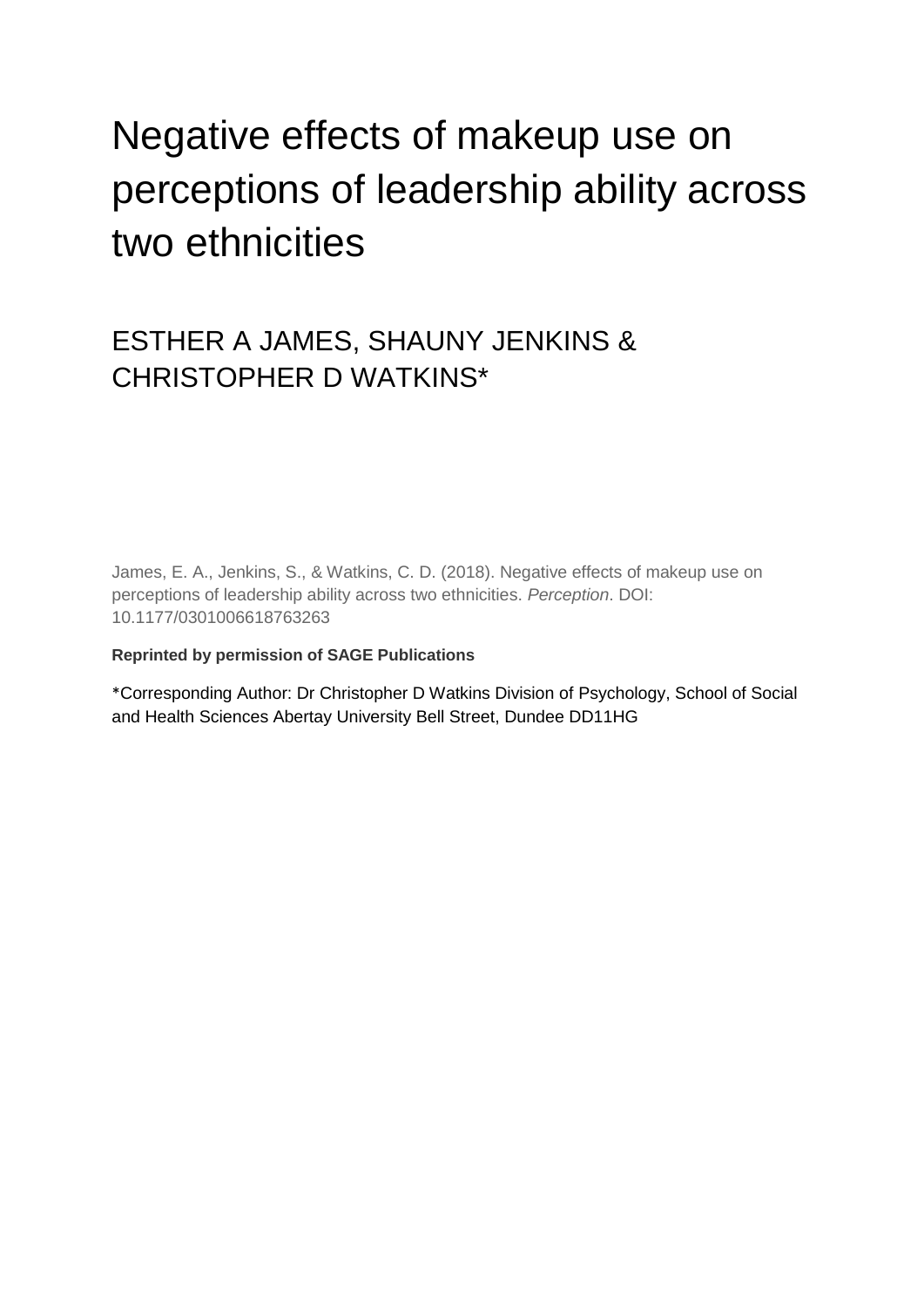# **Negative effects of makeup use on perceptions of leadership ability across two ethnicities**

Cosmetics alter social perceptions, and prior work suggests that cosmetic use may aid female intrasexual competition, making women appear more dominant to other women but more prestigious to other men. It is unclear whether these findings reflect general improvements in perceptions of traits related to women's dominance or if they are specific to mating contexts only. Here, across two ethnicities, we examined effects of cosmetics used for a social night out on perceptions of women's leadership ability, a trait that denotes competence/high status outside of mating contexts. Participants of African and Caucasian ethnicity judged faces for leadership ability where half of the trials differed in ethnicity (own- versus other-ethnicity face pairs) and the subtlety of the colour manipulation (50% versus 100%). Regardless of the participant's sex or ethnicity, makeup used for a social night out had a negative effect on perceptions of women's leadership ability. Our findings suggest that, in prior work, women are afforded traits related to dominance as makeup enhances perceptions of traits that are important for successful female mating competition but not other components of social dominance such as leadership.

**Keywords:** Adornment, cosmetics, dominance, intrasexual competition, facial coloration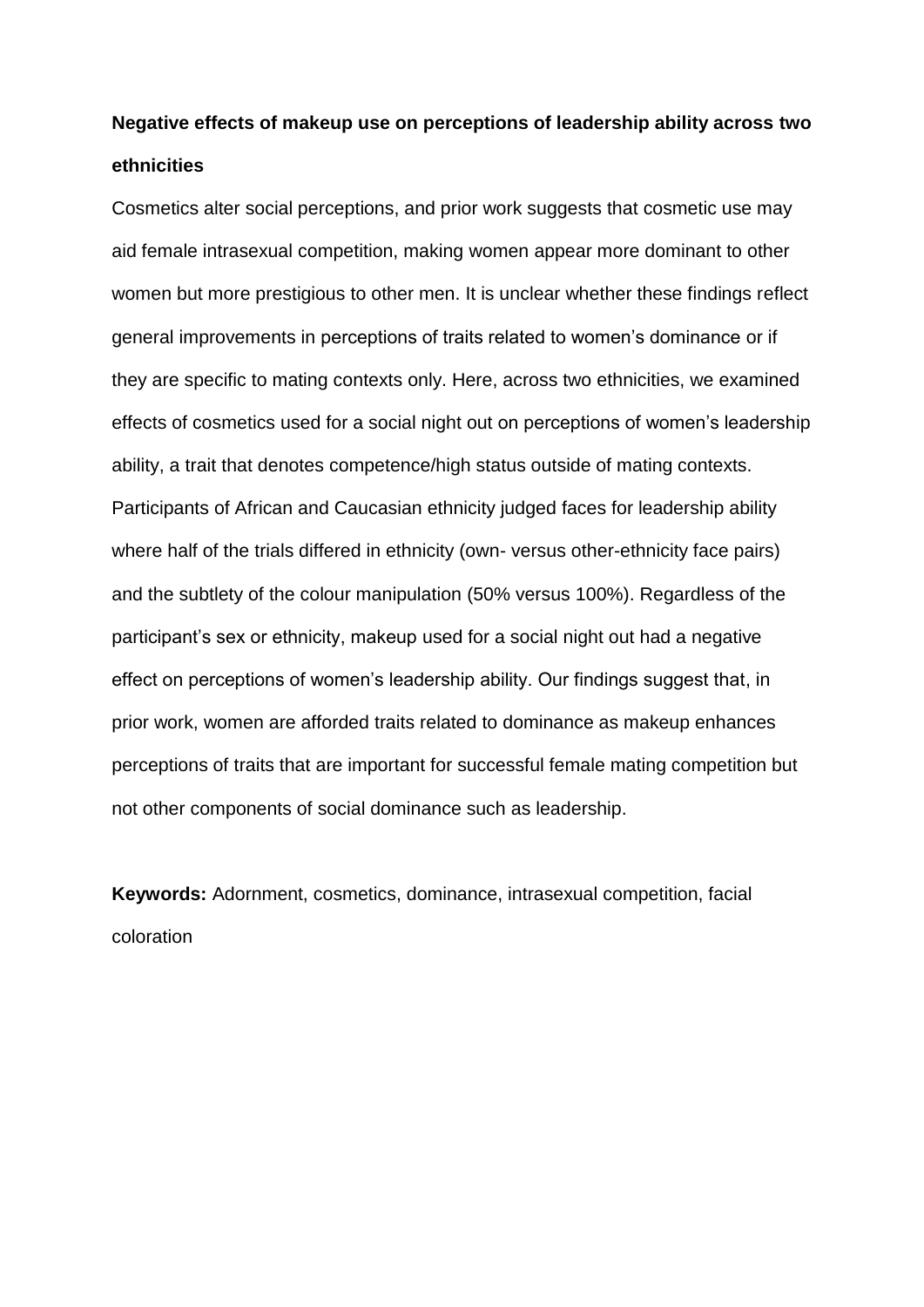#### **Introduction**

Cosmetics use has a long history (Ungar et al., 2002) and, as adornments, cosmetics may be part of the extended phenotype (Etcoff et al., 2011) and important in the study of gene-culture coevolution. Indeed, consistent with the proposed cultural importance of adornments to manipulate cues to reproductive fitness, preferences for purchasing such items *strengthen* when resources are scarce, in contrast to spending on other luxury consumer products (Hill et al., 2012). Sexual selection theories of human mate preferences suggest that attractiveness judgements reflect an underlying 'quality' of the beholder (e.g., Gangestad & Scheyd, 2005; Little et al., 2011). Consistent with this, natural and artificial changes to skin or lip coloration are associated with cues to mate quality such as health, youth, fertility and attractiveness (Foo et al., 2017; Jones & Kramer, 2016; Jones et al., 2016; Stephen & McKeegan, 2010; Stephen et al., 2009; see also Henderson et al., 2016 for a review). Moreover, makeup alters the contrast between different facial features (Russell, 2009) and does so across different cultures (Jones et al., 2015). These changes to contrast are negatively related to perceptions of age (Porcheron et al., 2013; Russell et al., 2017), even when assessed cross-culturally (Porcheron et al., 2017). In addition, facial contrast enhances judgements of both health (Russell et al., 2016) and attractiveness (Russell, 2003). Collectively, cosmetics and their effects on skin coloration are important in human mate choice.

Makeup application may also have corresponding effects on judgements that are important for successful resource competition (i.e. identifying traits related to dominance in others; Mileva et al., 2016). Complementing work on relationships between attractiveness and earnings (Hammermesh & Biddle, 1993), makeup use is related to tip earnings (Jacob et al., 2009) and, conversely, lack of makeup is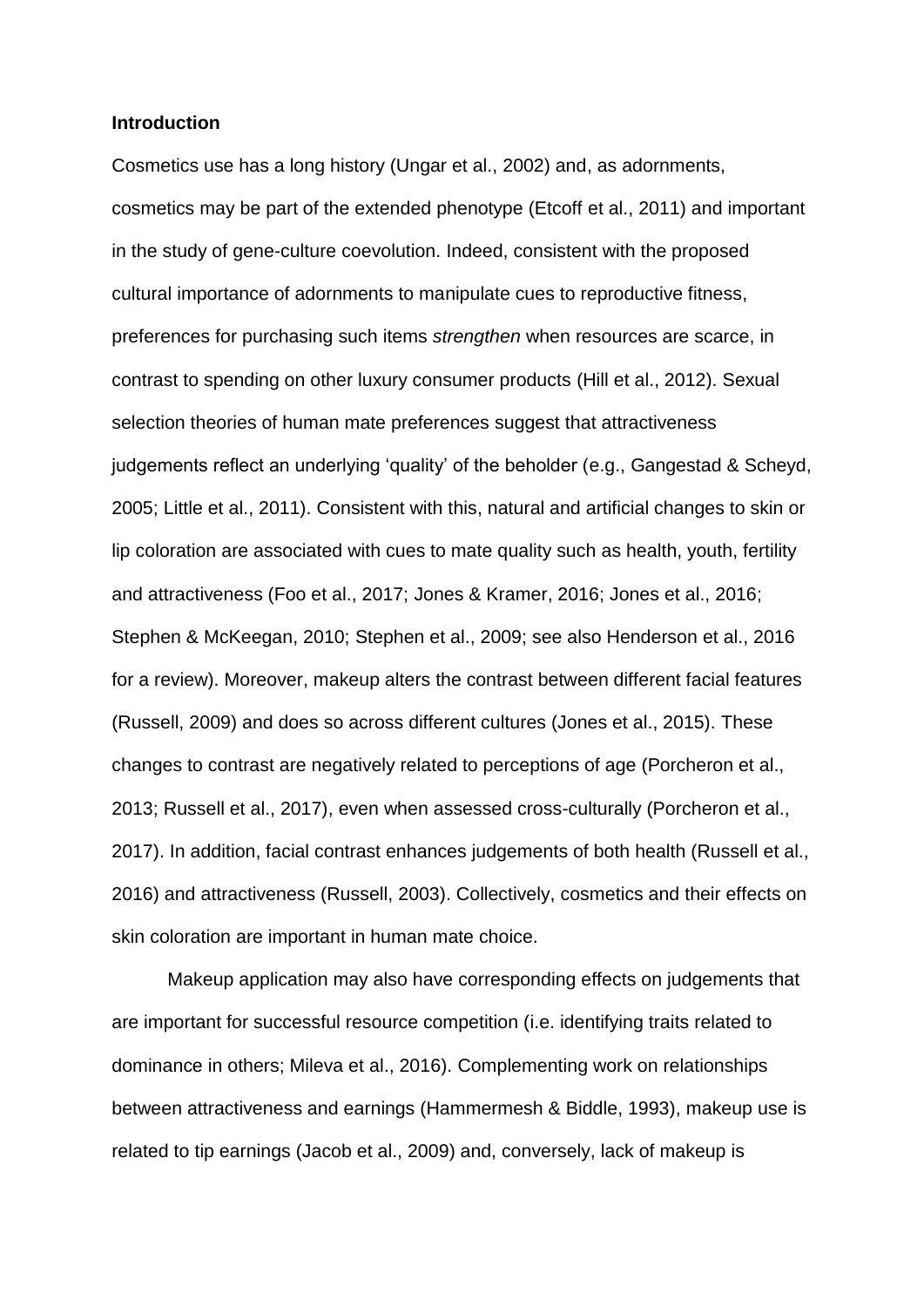associated with 'thin-slice' judgements of having a low status job (Nash et al., 2006). People appear to make *implicit* associations between makeup and status (Richetin et al., 2004) and, in images of female models, makeup enhances perceptions of competence (Etcoff et al., 2011), complementing other work which suggests potential 'halo effects' ascribed to women with makeup such as 'organized' (Graham & Jouhar, 1981), bright and assertive (Osborn, 1996). While these findings suggest evidence for relationships between social dominance and makeup in women, no work to our knowledge has directly tested whether makeup enhances perceptions of leadership ability. In recent work, makeup enhances women's attractiveness to other men and women but enhances perceptions of women's dominance among female judges only, while enhancing perceptions of women's prestige among male judges only (Mileva et al., 2016). Consistent with the importance of physical attractiveness in female intrasexual competition (reviewed in Vaillancourt, 2013), these sex differences in social attributions were driven by female jealousy of potential samesex rivals for mates when they were wearing makeup (Mileva et al., 2016). Collectively, makeup use may be important for both mate choice and intrasexual competition.

The current study extends research on social responses to makeup. First, we test whether we observe similar sex differences in social responses to makeup when individuals are specifically asked to judge women with versus without makeup on their ability to lead others (one component of social dominance). Mileva and colleagues asked participants to rate faces on traits related to dominance without defining the traits (dominance and prestige) to participants. While this procedure is common in research on social judgements of faces, directly testing for effects of makeup on perceived leadership ability enables us to establish whether traits related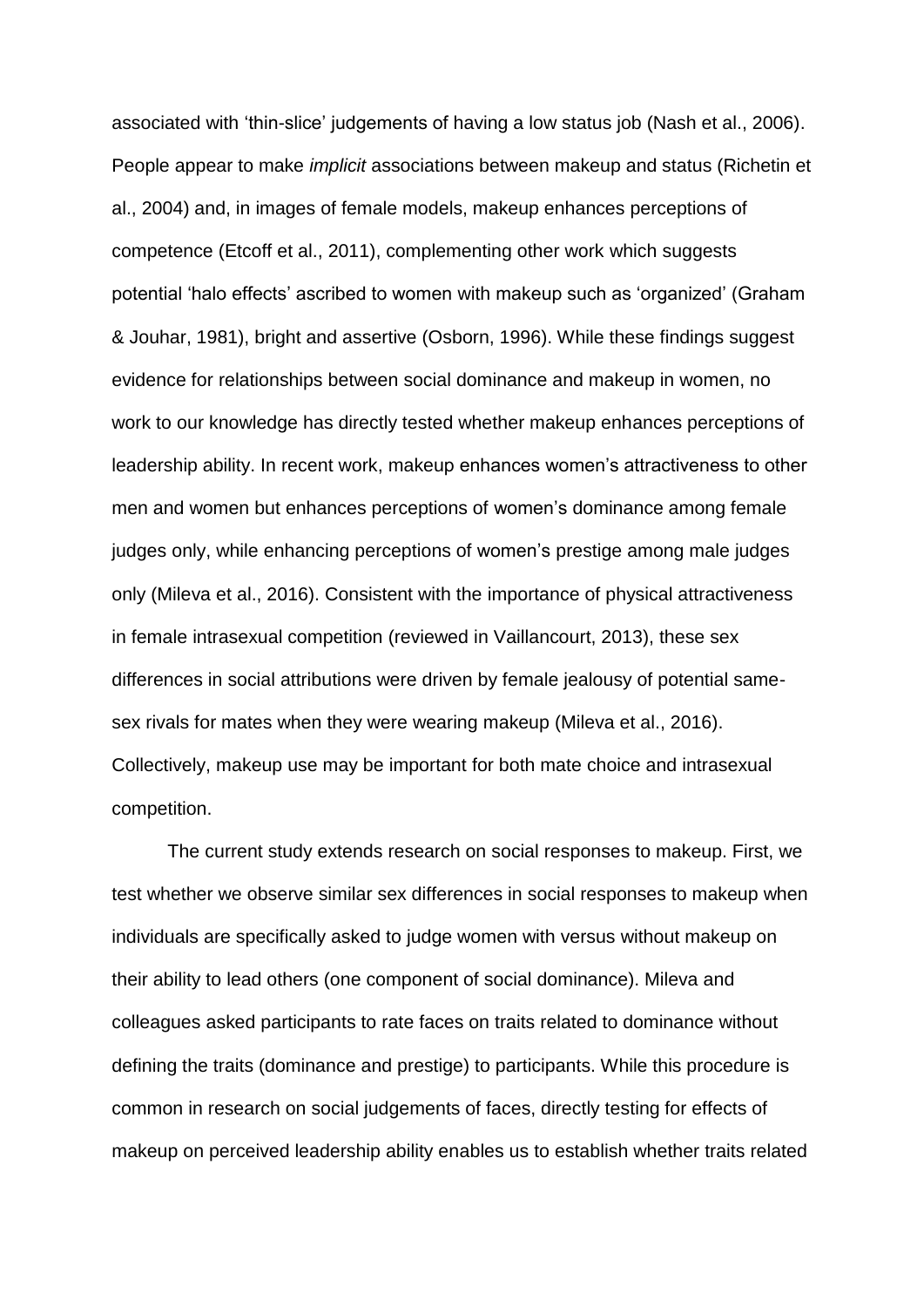to dominance that are conferred upon women with makeup generalize to aspects of dominance where competence and intelligence are valuable (i.e. leadership; Todorov et al., 2005, 2015). Alternately, we can clarify whether prior findings in this area reflect some other unidentified component of dominance, most likely the prestige freely conferred by men onto an attractive woman and, in turn, women's gauge of other women's effectiveness as competitors for mates (see Vaillancourt, 2013 for a review).

Second, we test whether Mileva et al.'s (2016) findings generalize across ethnicities. Research on responses to facial coloration suggest that judgements of own-race faces that are important for mate choice generalize to other-race faces when manipulated along the same colour dimension (Stephen et al., 2011). However, group competition is salient in the evolution of leadership roles (van Vugt et al., 2008; see also Choi & Bowles, 2007). Moreover, interactions between groups are more competitive than interactions between individuals (Wildschut et al., 2003) and cues to out-group membership can promote negative social evaluations of others (e.g., Blair et al., 2004; see also Dotsch et al., 2008). Thus, we test whether leadership evaluations of women with makeup differ (i.e. are stronger or weaker) or are identical for 'out-group' faces (African or Caucasian) versus in-group (own ethnicity) faces.

Finally, we manipulate the subtlety of our colour manipulation in order to test whether this alters evaluations of leadership ability. This extends Mileva and colleagues' work, by taking into account evidence that women wear *more* makeup than is optimally attractive (Jones et al., 2014), and that quantity of makeup alters perceptions of traits that may be important in a good leader, such as likeability, trustworthiness and competence (Etcoff et al., 2011). If, in general, makeup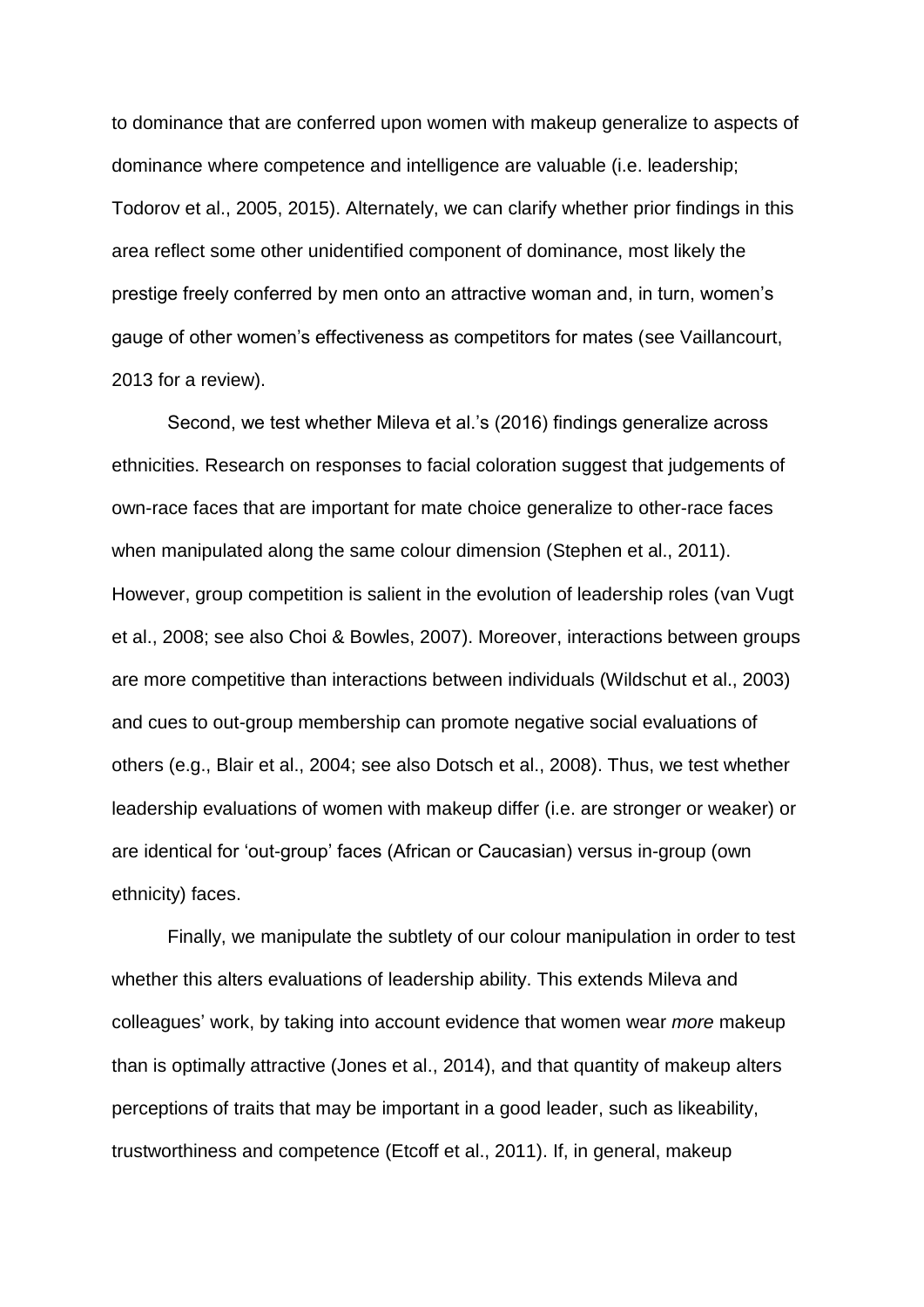enhances perceived leadership ability, this would be consistent with prior work relating makeup to status (reviewed in Mileva et al., 2016). Alternately, if makeup weakens perceived leadership ability, we would extend prior work, which demonstrates that makeup enhances perceptions of traits related to dominance when competing for mates, by suggesting that these patterns of findings do not generalize to leadership roles where women compete for other resources.

#### **Method**

## **Participants**

One hundred sixty-eight individuals (48 of whom were male,  $M_{\text{age}} = 23.25$  years, *SD*=4.87 years: 29 Caucasian males, 47 Caucasian females, 19 males of African ethnicity, 73 females of African ethnicity) who self-reported their ethnicity took part in the online face perception task hosted on surveymonkey.com. Participants of African ethnicity were primarily British and Irish participants of African descent. Responses from the same device were not permitted. Online and laboratory experiments on social judgements of faces produce equivalent results (e.g., Watkins, 2017; Wilson & Daly, 2004; see also Gosling et al., 2004 for a review). Our sample size exceeds 90% power to detect moderate effects (via follow-up paired t tests), both across the sample, within a given ethnicity (of rater) and within a given gender (of rater).

## **Face stimuli**

*Caucasian prototype constituents*. In a separate study run by the second author (a trained makeup artist), three young white-British females ( $M_{\text{age}}$ =18.57 years, *SD*=0.11 years) were recruited to generate two prototype female faces representing the average colour features of the same women before and after a makeover.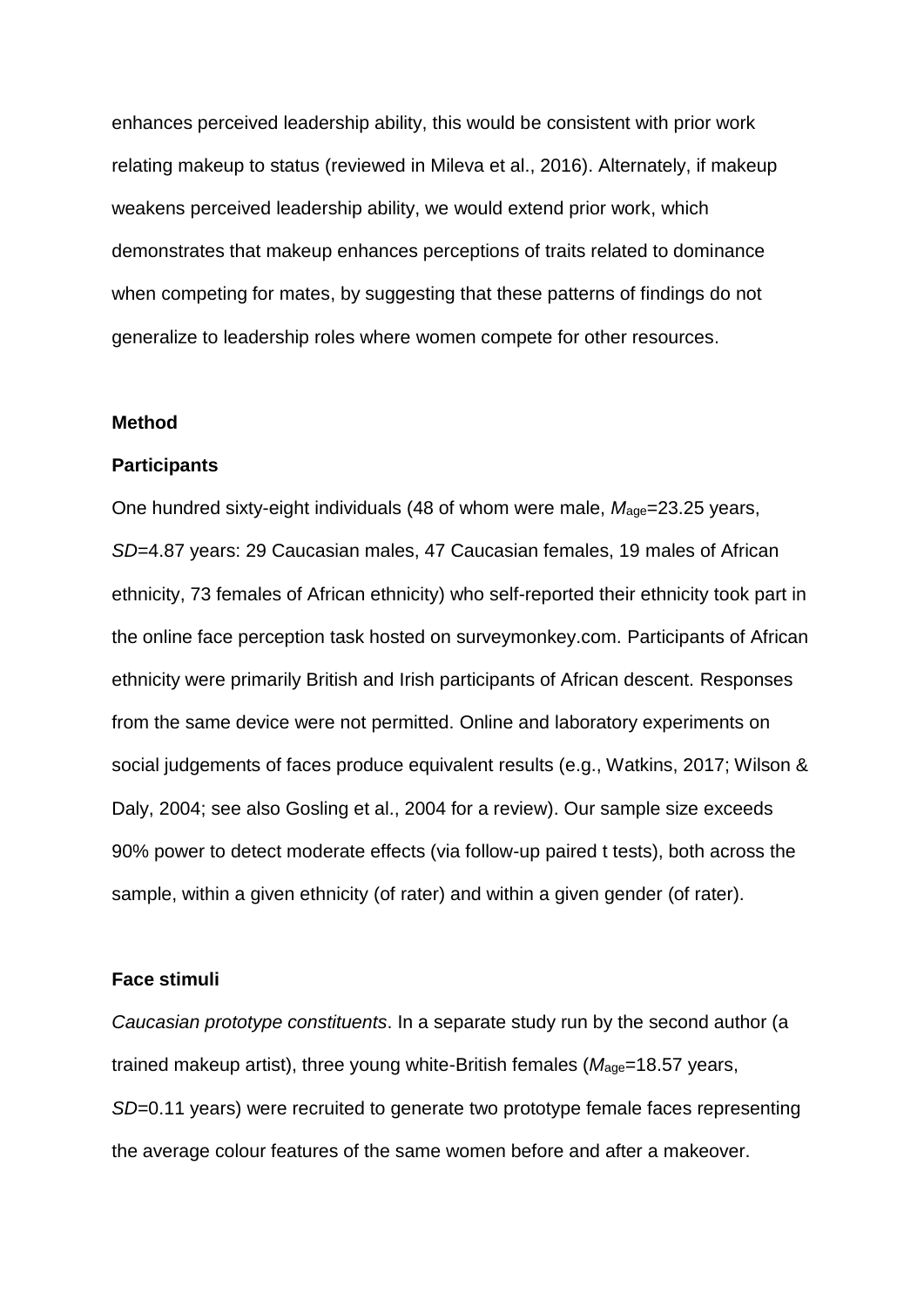Women were photographed using a Panasonic Lumix DMC-G3 in a standardized setup (constant lighting, soft box lighting, constant white backdrop and camera position). Women came to the laboratory without makeup and were asked to remove all adornments and to pose with a neutral expression with direct gaze and hair tied back from forehead. Participants had their photograph taken twice (i.e. before and after their makeover) in the same manner. During the makeover, the researcher used her professional judgement as a makeup artist to apply makeup that would be suitable for a social night out (*sensu* Mileva et al., 2016). Software was then used to average the colour features of the three female faces, generating a before and after prototype of the same three women (i.e. two separate face prototypes). Images were standardized on pupil position, resized to 300x400 pixels and were masked to remove hair and background cues to that only the face, neck and ears were visible (see Figure 1).

In a pilot study, the two facial composites were rated by a separate panel of judges for attractiveness, with each participant indicating their preferred face in the pair and the extent to which they preferred their chosen face relative to the alternate face. Ratings were coded using the scale 0-3 (No makeup prototype: 'much more attractive' (=0), 'more attractive' (=1), 'somewhat more attractive' (=2), 'slightly more attractive' (=3) than makeup prototype) and 4-7 (Makeup prototype: 'slightly more attractive' (=4), 'somewhat more attractive' (=5), 'more attractive' (=6), 'much more attractive' (=7) than no makeup prototype). Across participants, ratings of the facial composites (97 participants, 44 of whom were male: *M*age=26.81 years, *SD*=7.85 years) revealed that the makeover enhanced attractiveness in the expected direction (*M*attractiveness=4.76, *SEM*=.17, *t*(96)=7.40; *p*<.001, *r*=0.35).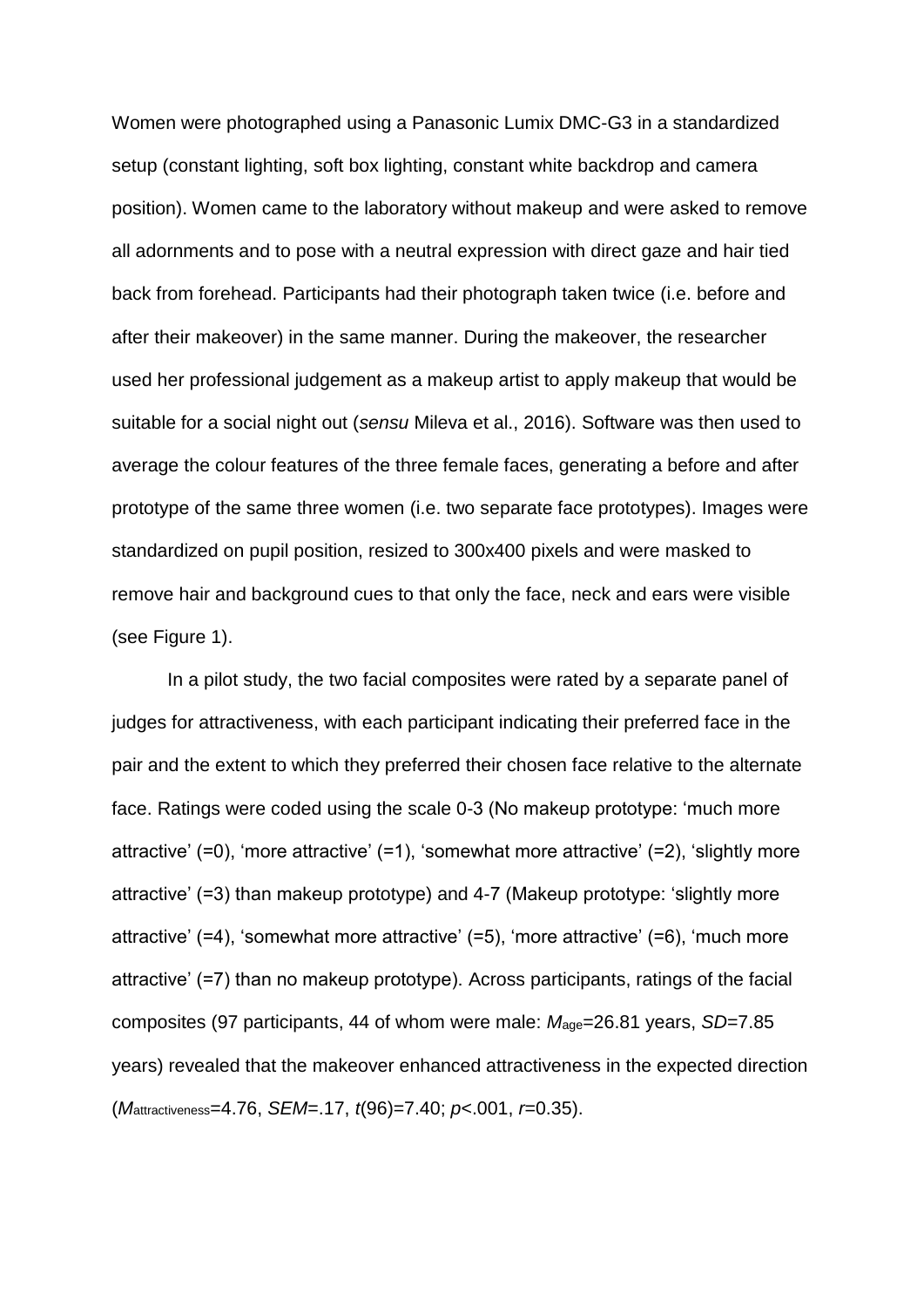*African prototype constituents.* In a separate initial session run by the first author, three women of African ethnicity ( $M_{\text{age}}$ =20 years, *SD*=1.0 years) followed the same procedure as above except that they had their photograph taken before and after they self-applied makeup that they would be comfortable with wearing on a social night out. The women photographed here were a mixture of African women and western women of African descent. These photographs were used to generate two face prototypes, representing the average colour features of the same three women of African ethnicity before their makeover and, separately, after their makeover. Women were photographed under the same conditions as other women who provided their image for later manipulation in this study.

*Manipulated faces.* Individual face images were manipulated in colour cues related to cosmetic use by manipulating a separate group of four Caucasian women's faces (*M*age=21.58 years, *SD*=2.29 years) and four African women's faces (*M*age=21 years, *SD*=0.82 years). The Caucasian women who provided images took part in a separate laboratory project unrelated to the current experiment, however all participants were tested in the same laboratory under the same photographic conditions as the constituents of the prototypes. Image donors were recruited as a sample of convenience by the first author (women of African ethnicity) and second author (Caucasian women).

For the colour manipulation, prototype based image transformation was used (e.g., Perrett et al., 1998) to manipulate facial colouration only and generate two different versions of the same identity. Two different colour transformations were applied for each identity, resulting in a (more subtle) 50% colour manipulation and a 100% colour manipulation of the same woman. All images were standardized on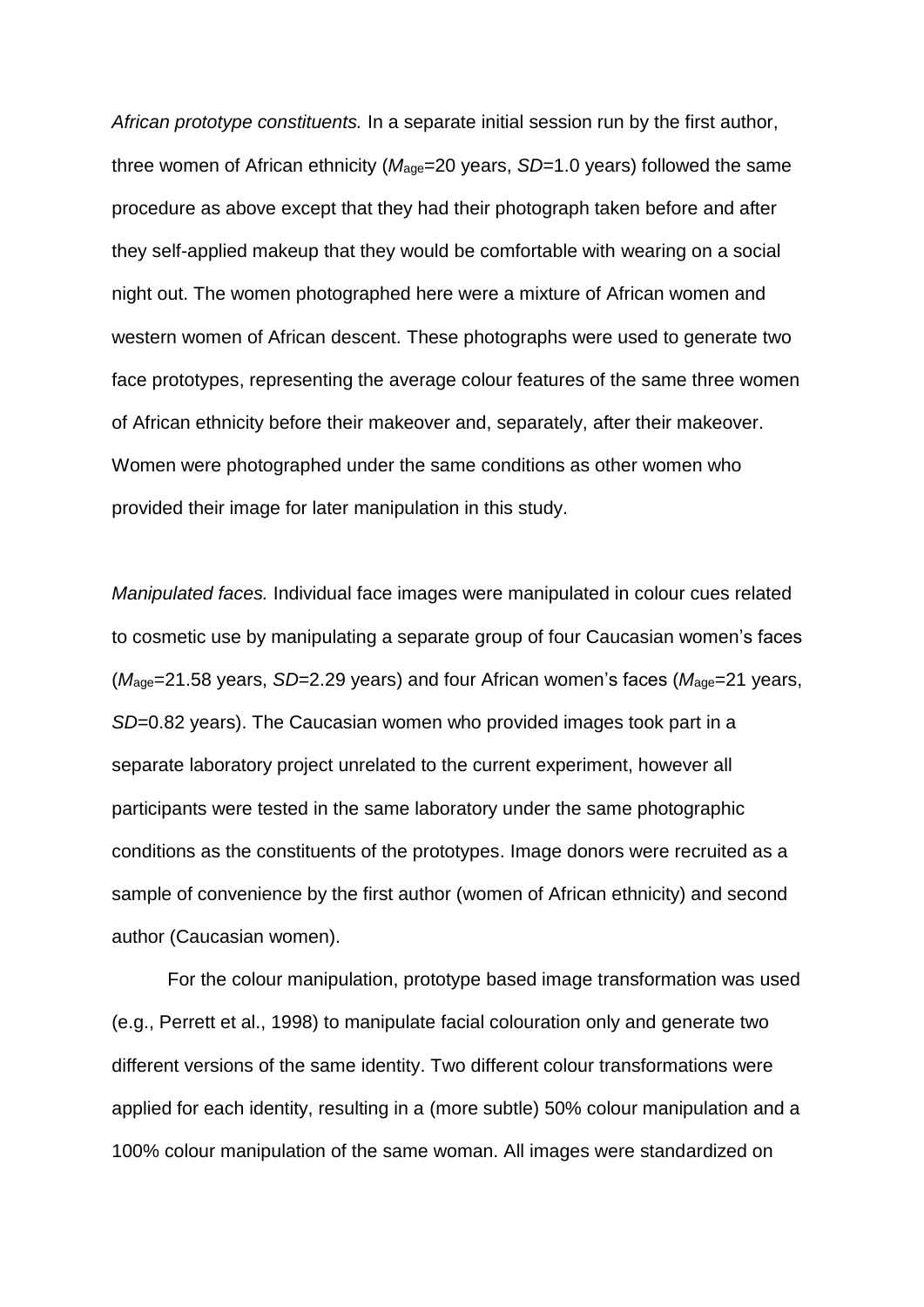pupil position, resized to 300x400 pixels and were masked to remove hair and background cues to that only the face, neck and ears were visible (see Figure 1).



**Figure 1.** The average colour characteristics of women of Caucasian and African ethnicity before (A) and after (B) a makeover for a social night out. Transforming individual women without makeup (C) to generate a subtle (50%) makeup manipulation (D) and a 100% makeup manipulation (E).

# **Procedure**

Each participant completed a sixteen-trial face perception task where they judged eight Caucasian face-pairs and eight African face-pairs for leadership ability. Within these pairs, eight of the pairs consisted of a makeup-free woman versus a 50% colour manipulation of that woman and the other eight pairs consisted of the same identities without makeup versus a 100% colour manipulation of that woman. Trials were presented in a randomized order with labels 'Image a' and 'Image b' above left and right face respectively. The side of the screen on which the face without makeup appeared was counterbalanced across trials. On each trial, participants were asked to indicate which face they judged to be the better leader and how much better they judged their chosen face to be relative to the other face in the pair.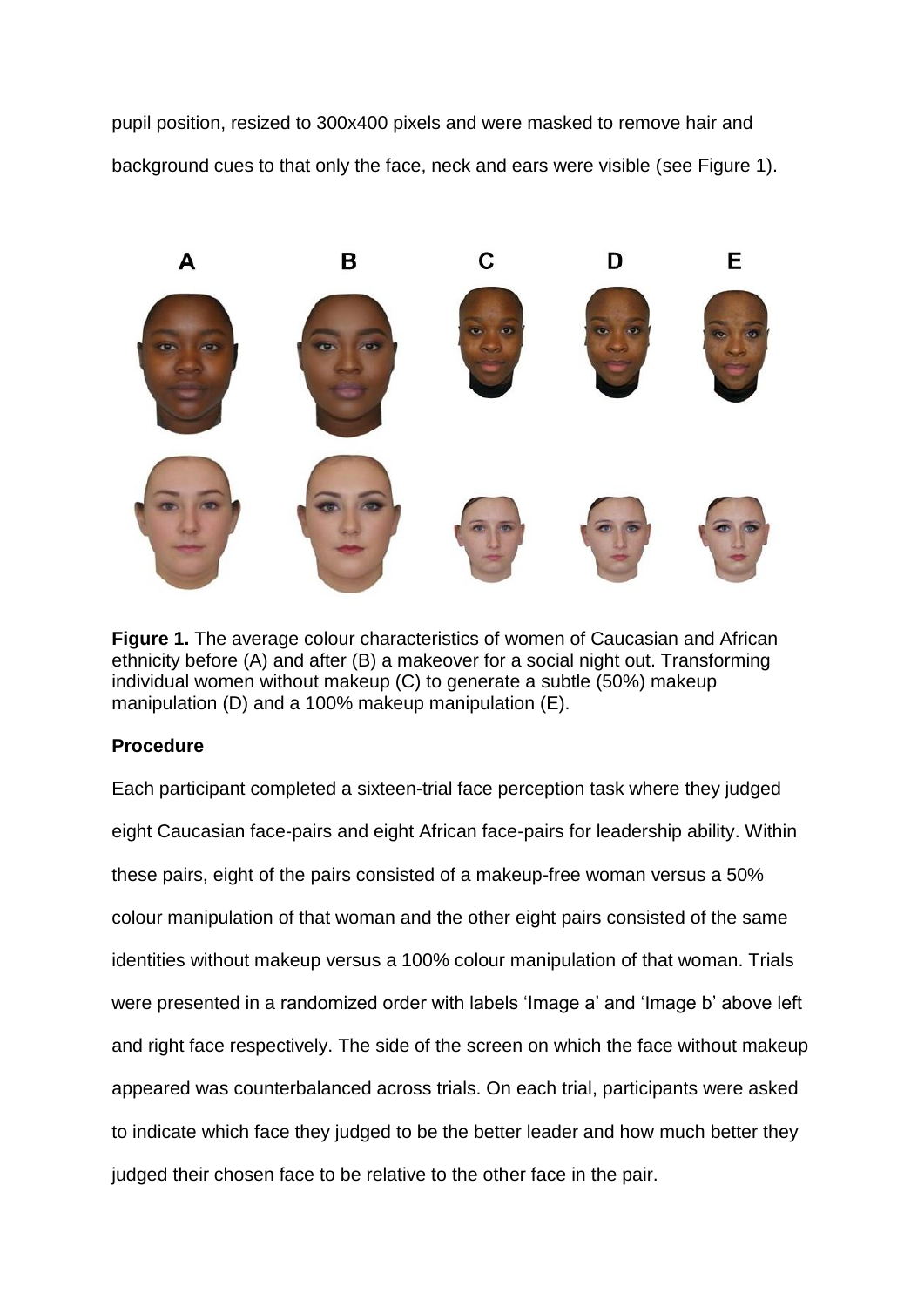#### **Initial processing of data**

Responses to the face perception task were coded:

0-3: Face without makeup judged 'much better' (=0), 'better' (=1), 'somewhat better' (=2), 'slightly better' (=3) leader than the face with makeup.

4-7: Face with makeup judged 'slightly better' (=4), 'somewhat better' (=5), 'better'

(=6), 'much better' (=7) leader than the face without makeup.

Responses to our face perception task were averaged across trials, separately, for own-ethnicity trials and other-ethnicity trials and separately for 50% makeup trials and 100% makeup trials (i.e. to examine the within subjects factors face ethnicity and makeup level). High scores on our task represent a stronger tendency to associate colour cues related to makeup with leadership ability.

## **Results**

A repeated-measures ANOVA was conducted on the dependent variable *perceived leadership ability*, with the factors *face ethnicity* (own-ethnicity, other-ethnicity), *makeup level* (50% manipulation, 100% manipulation) and *participant sex* (male, female). This analysis revealed a main effect of *makeup level* (*F*(1,166)=11.01; *p*=.001, np2=.06) and no other significant effects or interactions (all *F*<2.52 all *p*>.12). Paired t tests to interpret this effect revealed that the 100% colour manipulation had a negative effect on perceived leadership ability (*M*=3.24, *SEM*=.08) compared to the 50% colour manipulation (*M*=3.59, *SEM*=.06, *t*(167)=4.04; *p*<.001, *r*=0.31). Follow-up analyses confirmed that while the 100% colour manipulation weakened perceived leadership ability at levels that differed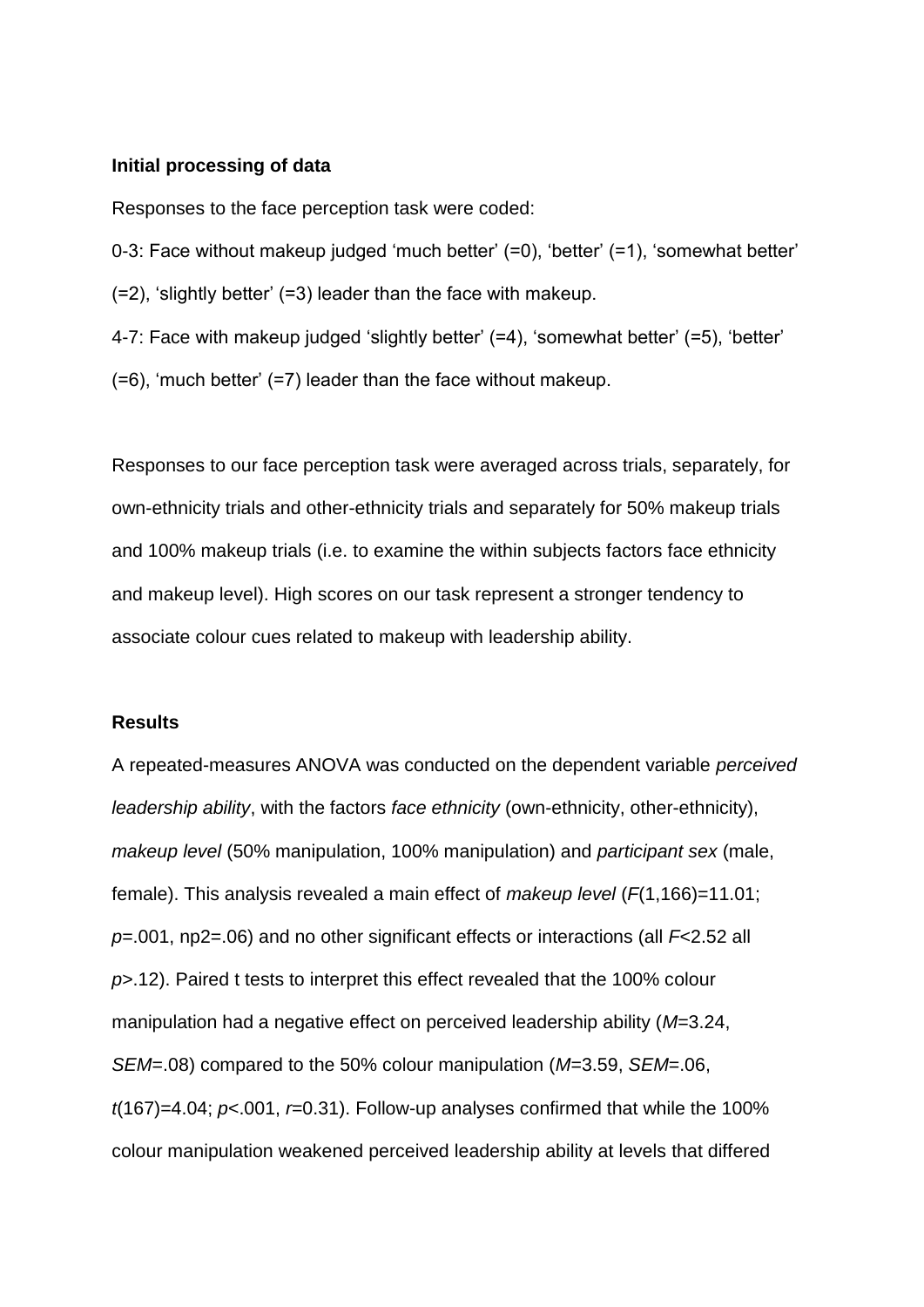from chance (absolute *t*(167)=3.42; *p*=.001, *r*=0.13, see Figure 2), the 50% colour manipulation did not alter perceived leadership ability at levels that differed from chance (i.e. 3.5, absolute *t*(167)=1.48; *p*=.14, *r*=0.05).





# **Discussion**

Our findings extend recent research on social judgements of makeup (Mileva et al., 2016) by demonstrating that makeup has negative effects on perceptions of women's leadership ability. Moreover, these findings were consistent across male and female judges, and when individuals judged both own-ethnicity and otherethnicity faces manipulated in colour cues to makeup. Of note, our colour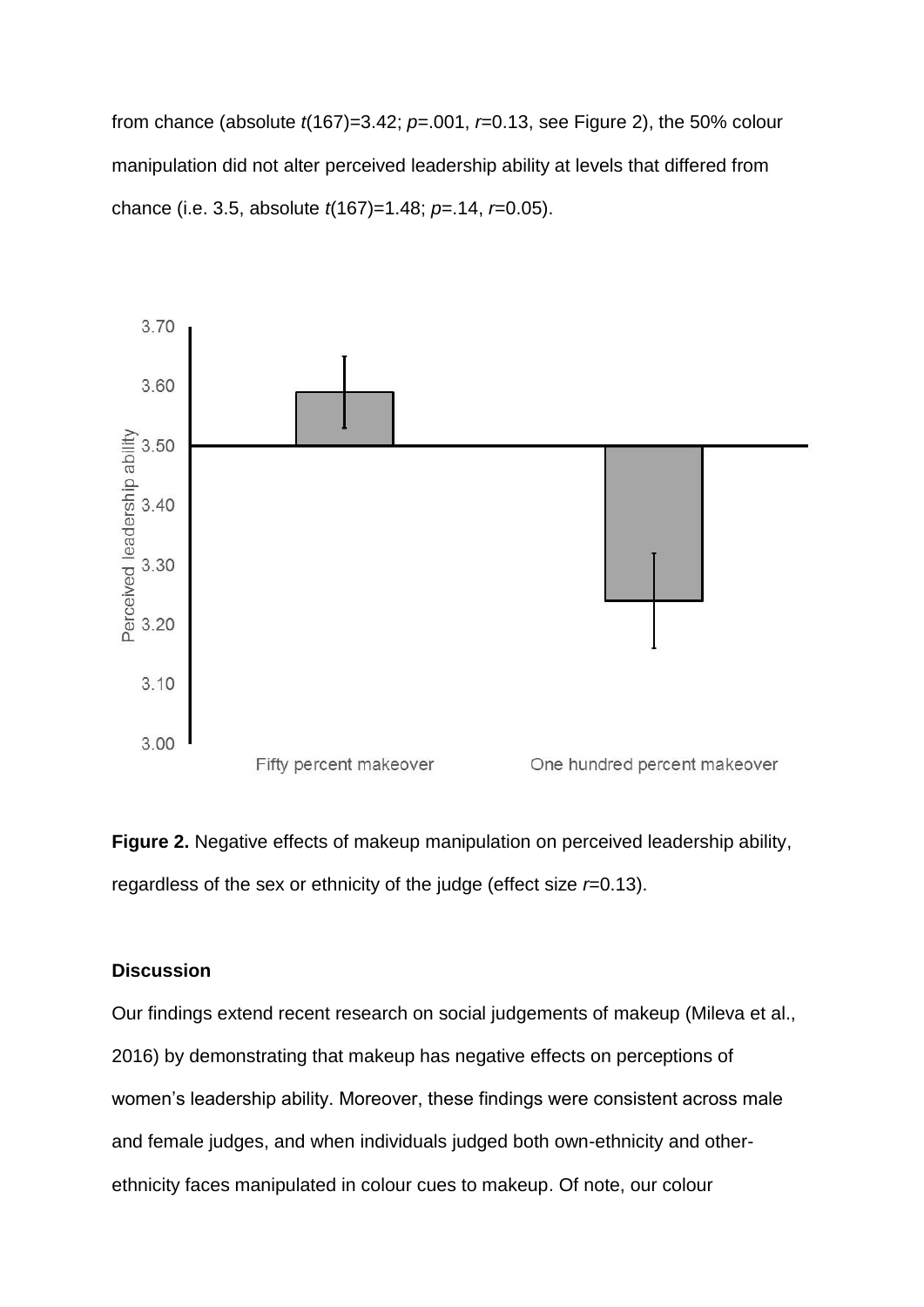manipulation in African faces was generated by asking participants to self-apply makeup for a social night out (*sensu* Mileva et al., 2016) and the corresponding manipulation in Caucasian faces was generated by the application of makeup for a social night out from a trained makeup artist (the second author). Thus, our data also suggest that negative effects of makeup on perceived leadership ability are consistent regardless of the makeover process used to generate prototypes for manipulating individual face images. Our findings therefore complement prior work on perceptions of colour cues in the face across ethnicities (e.g., Jones et al., 2015; Porcheron et al., 2017) by suggesting that colour manipulations generalize across ethnicities when examining their corresponding effects on judgements important for mate choice and, in the current study, perceptions of leadership ability.

Our findings develop work by Mileva and colleagues (2016) as our data suggest that their prior work, where women were afforded traits related to dominance when wearing makeup, is likely due to makeup enhancing their perceived effectiveness as a competitor for a male mate (i.e., attractive women; Vaillancourt, 2013) rather than perceptions of their ability to lead others. Although prior work associates makeup with social dominance (see Mileva et al., 2016), positive effects of makeup may be specific to certain roles within an organization, such as in service industry roles where attractiveness to clientele may be more important for eliciting prosocial responses (e.g., from customers via tipping; Jacob et al., 2009). Indeed, prior work suggests that makeup may have negative effects on judgements of performance depending on whether the position under evaluation is a stereotypically female occupation (Cox & Glick, 1986). Our findings also complement recent work suggesting that traits derived from facial cues such as attractiveness may be 'valued' more at lower versus upper-level roles within an organization such as in retail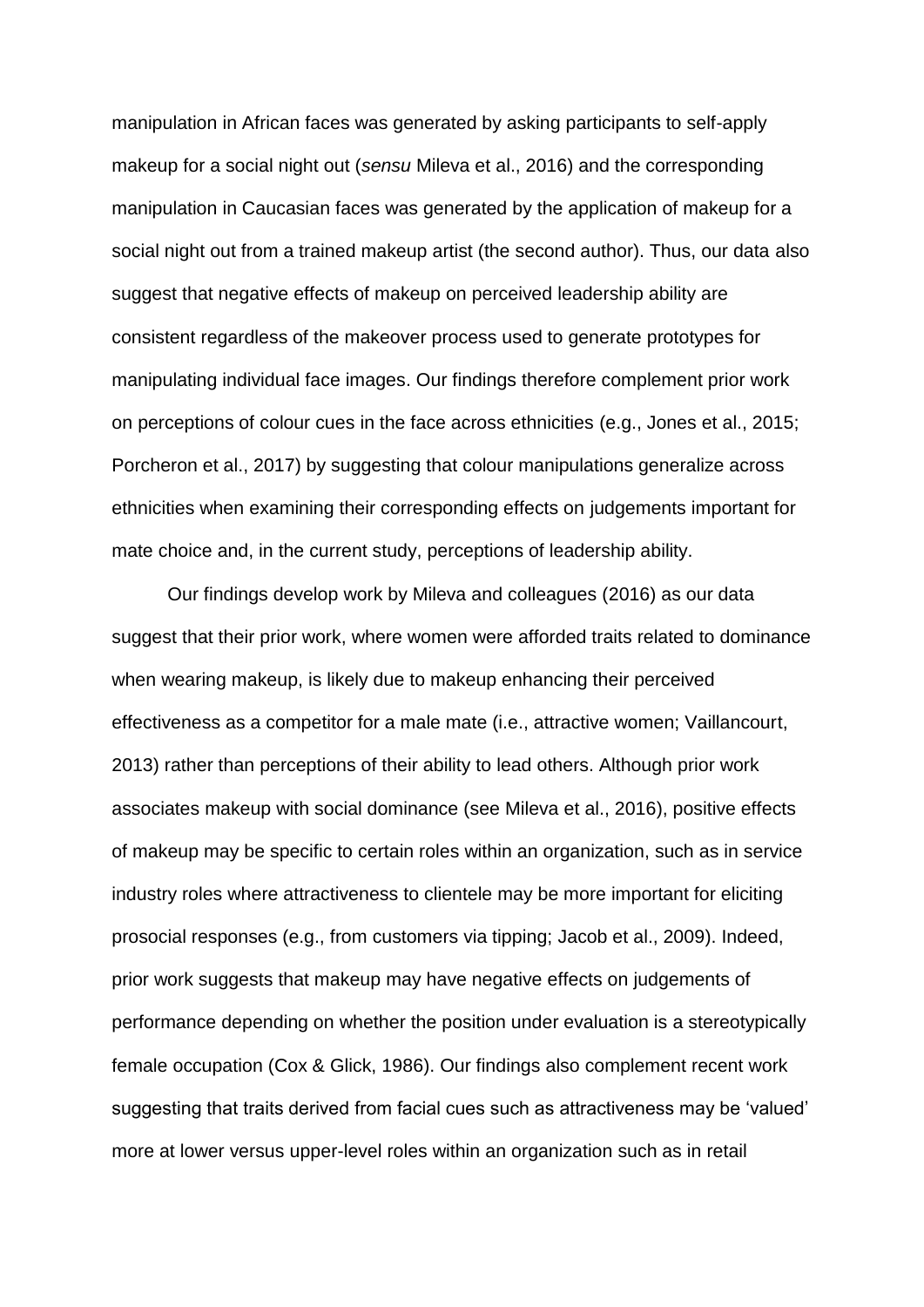(Fruhen et al., 2015). Competence (i.e., intelligence) is an important trait-dimension in leadership (Todorov et al., 2005) and our data suggest that makeup use has a negative effect on judgements of leadership. Further work could use data-driven methods to establish the various routes toward female status, and how traits related to female dominance relate to both their (natural) physical appearance and women's desire to enhance or alter their appearance.

Although not significantly different from chance, our subtle colour manipulation had a beneficial effect on perceived leadership ability relative to our 100% colour manipulation. Thus, we provide preliminary evidence that a subtle enhancement in facial colouration via makeup may have positive effects on how women are evaluated within the business environment. This factor may account for differences between our data, where makeup weakens perceptions of leadership ability, and prior work, which demonstrates a possible link between makeup and social status, albeit across studies that use different stimuli and methods (Etcoff et al., 2011; Jacob et al., 2009; Nash et al., 2006; Richetin et al., 2004). For example, further work could extend Etcoff et al. (2011), who examined judgements of female models, by altering the intensity of makeup application to test for its effects on judgements of women on other trait dimensions. As identity has stronger effects on social perceptions of women's faces than makeup application by those same women (Jones & Kramer, 2015), and attractive women benefit less from makeup than their less-attractive peers do (Jones & Kramer, 2016), further work could also test for interactions between facial attractiveness and makeup application on perceptions of traits related to dominance. Such work may prove fruitful, to test whether makeup application has stronger (positive or negative) effects on trait-evaluations of women who are 'naturally' more versus less attractive. The size of our stimulus set suggests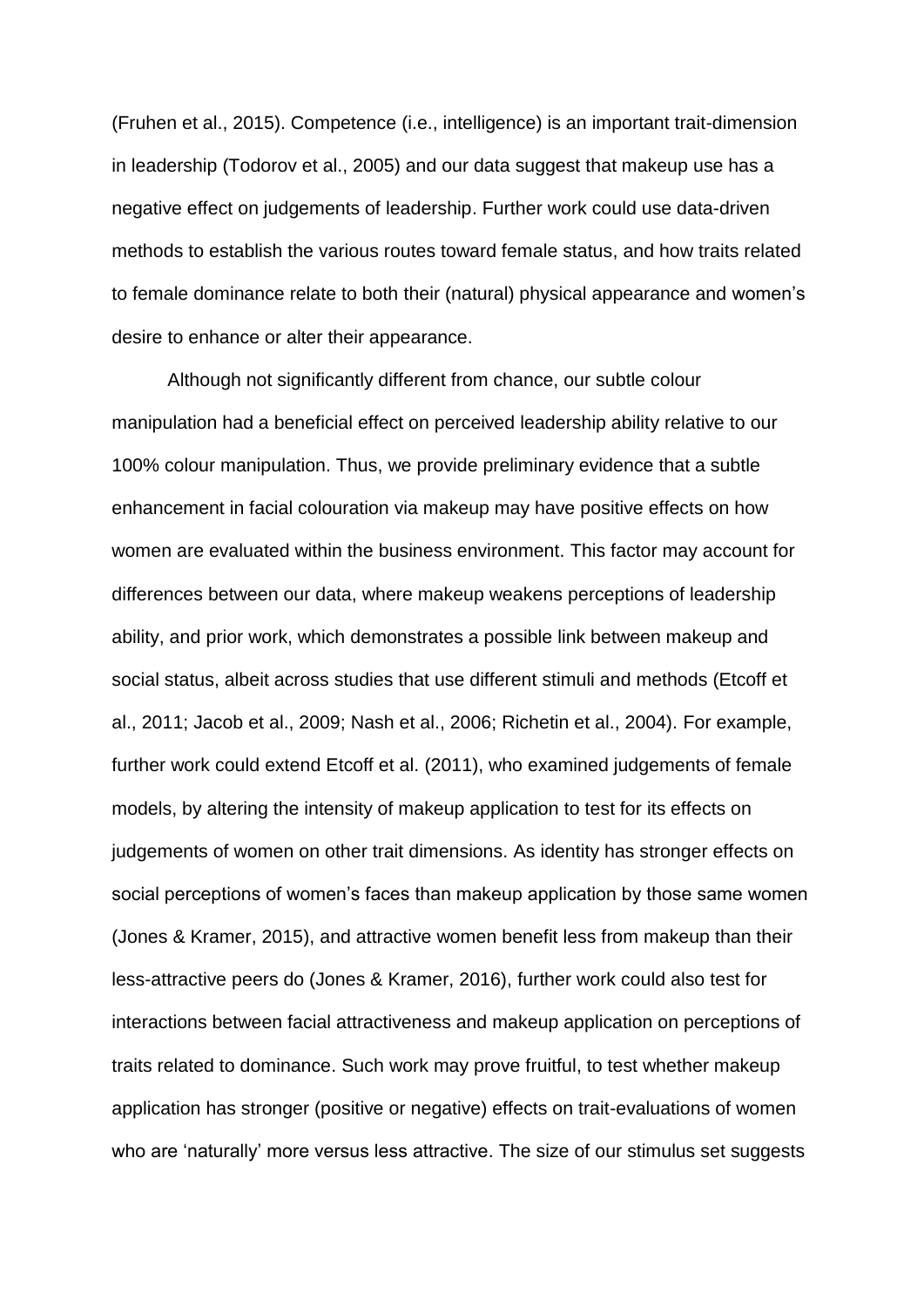that the broad generalizability of our findings to other individuals may be limited. However, effects of the intensity of our manipulation on judgements of leadership ability by the same raters (i.e. a repeated measures design), across the same identities and two different ethnicities, suggests that colour cues denoting quantity of makeup influence social judgements of women on this particular dimension.

There are a few additional points for discussion in light of our study design and findings. Following prior methods (Mileva et al., 2016), women applied makeup for a social night out in order to test whether the effects found in prior work generalize to other components of social dominance such as leadership ability. Although prior work suggests that women self-apply more makeup than is optimally attractive (Jones et al., 2014) and our stronger colour manipulation had greater negative effects on perceptions of leadership ability, further work could directly test whether self-application of makeup for different contexts (e.g. work versus a social night out) has differential effects on perceptions of women when judging them as leaders versus other traits related to dominance that may be more applicable to mating contexts. This could be fruitful, in light of recent work, which suggests that women distinguish between enhancing appearance for mate choice versus making a professional impression in the workplace (Netchaeva & Rees, 2016).

Of note, our manipulation had negative effects on perceptions of leadership ability regardless of the ethnicity of the face under consideration, which runs counter to our theorizing that cues to out-group membership may moderate social judgements of faces on this trait dimension (i.e. stronger negative effects of makeup on perceptions of 'out-group' faces). This null finding may be accounted for, in part, simply by visual exposure to various ethnicities among our sample, which rendered ethnicity a weak cue to out-group membership. Our ideas could be tested further in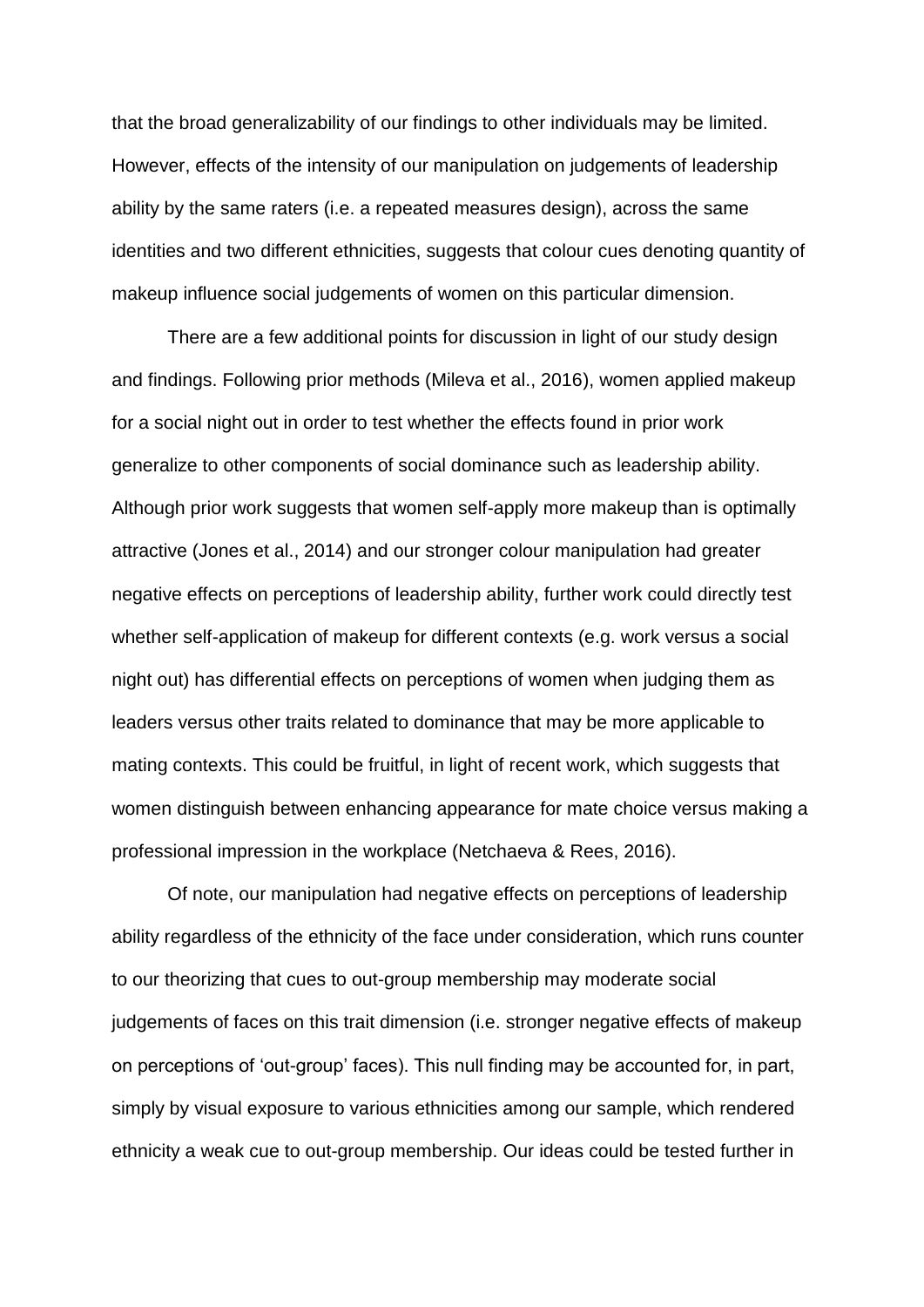ethnically homogenous samples, using arbitrary cues to group membership such as text-based labels, or by increasing the salience of between-group competition via experimental priming techniques.

Finally, the colour manipulation in the current experiment involves colour changes to large regions such as the lips or eyes but does not consider the role of other makeup such as foundation, which would influence perceptions of skin evenness. As colour changes to regions such as the lips can have corresponding effects on judgements related to attractiveness (Guéguen, 2012; Stephen & McKeegan, 2010), our findings are still consistent with the proposal that colour changes related to makeup have corresponding negative effects on a specific component of female social dominance (i.e. leadership). In addition, these effects are stronger when the corresponding manipulation is more apparent to the observer. Indeed, if other forms of makeup have corresponding effects on facial contrast and judgements of traits related to women's attractiveness (e.g., Jones et al., 2015; Porcheron et al., 2017), our findings for effects of a colour manipulation on specific facial regions may represent an *underestimate* of the true (negative) effect of makeup on perceptions of her leadership ability.

To conclude, our work presents new evidence that colour cues related to makeup have negative effects on perceptions of women's leadership ability and that these evaluations are consistent among male and female judges and when judging faces of Caucasian and African ethnicity.

## **Acknowledgements**

We thank the donors who volunteered their time during our makeover sessions.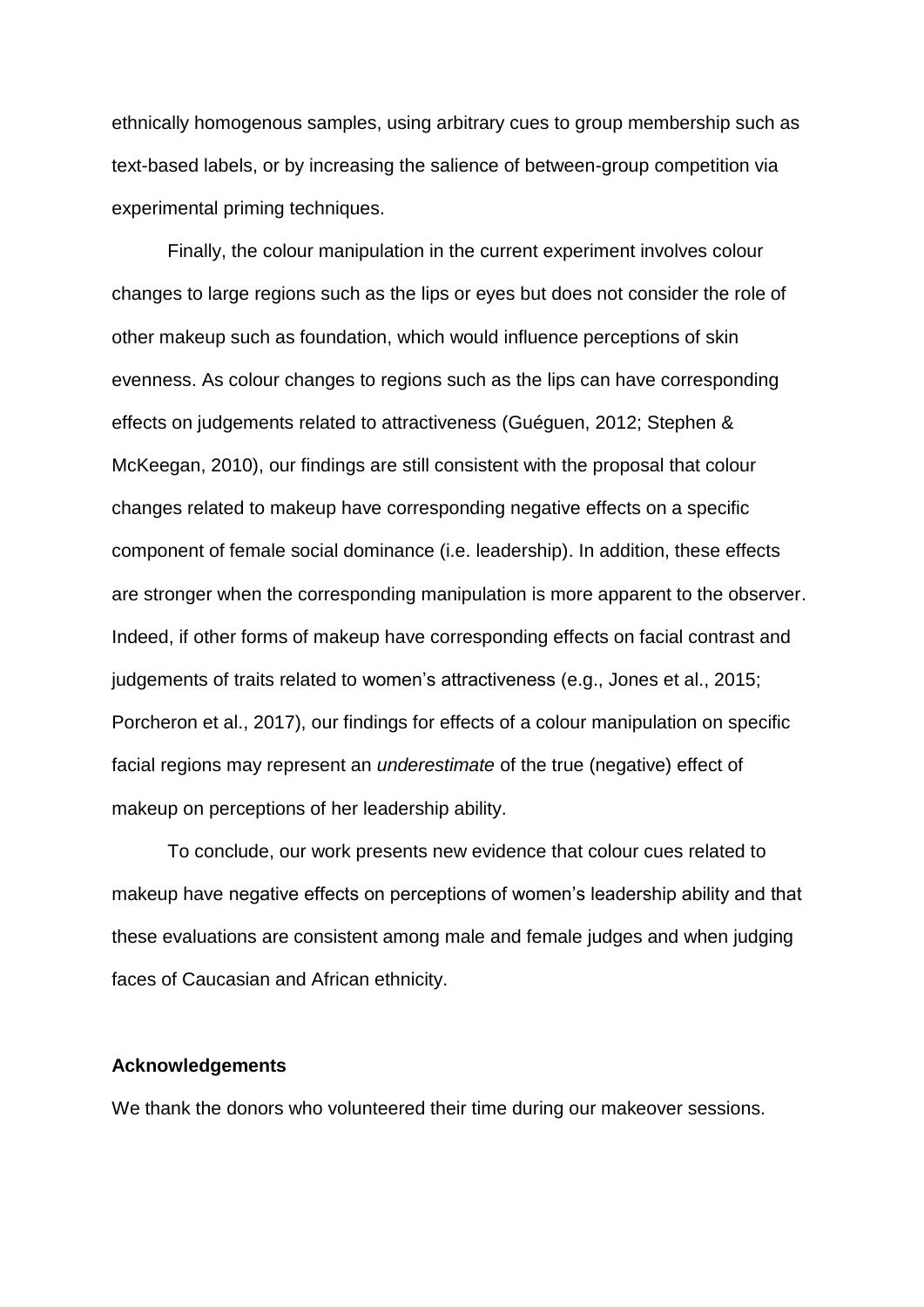# **Access to research materials**

Data can be accessed on request from the Corresponding Author.

# **References**

- Blair, I.V., Judd, C.M. & Chapleau, K.M. (2004). The influence of afrocentric facial features in criminal sentencing. *Psychological Science, 15*, 674-679.
- Choi, J. K. & Bowles, S. (2007). The coevolution of parochial altruism and war. *Science, 318*, 636-640.
- Cox, C. L. & Glick, W. H. (1986). Resume evaluations and cosmetics use: When more is not better. *Sex Roles, 14*, 51-58.
- Dotsch, R., Wigboldus, D. H. J., Langner, O. & van Knippenberg, A. (2008). Ethnic out-group faces are biased in the prejudiced mind. *Psychological Science, 19*, 978-980.
- Etcoff, N. L., Stock, S., Haley, L. E., Vickery, S. A. & House, D. M. (2011). Cosmetics as a feature of the extended human phenotype: Modulation of the perception of biologically important facial signals. *PloS One, 6*, e25656.
- Foo, Y. Z., Rhodes, G. & Simmons, L. W. (2017). The carotenoid beta-carotene enhances facial colour, attractiveness and perceived health, but not actual health, in humans. *Behavioral Ecology, 28*, 570-578.
- Fruhen, L. S., Watkins, C. D. & Jones, B. C. (2015). Perceptions of facial attractiveness, dominance and trustworthiness predict managerial pay awards in experimental tasks. *Leadership Quarterly, 26*, 1005-1016.
- Gangestad, S. W. & Scheyd, G. J. (2005). The evolution of human physical attractiveness. *Annual Review of Anthropology, 34*, 523-548.
- Gosling, S. D., Vazire, S., Srivastava, S. & John, O. P. (2004). Should we trust webbased studies? A comparative analysis of six preconceptions about internet questionnaires. *American Psychologist, 59*, 93-104.
- Guéguen, N. (2012). Does red lipstick really attract men? An evaluation in a bar. *International Journal of Psychological Studies, 4*, 206-209.
- Hammermesh, D. S. & Biddle, J. E. (1994). Beauty and the labor market. *American Economic Review, 84*, 1174-1194.
- Henderson, A. J., Holzleitner, I. J., Talamas, S. N. & Perrett, D. I. (2016). Perception of health from facial cues. *Philosophical Transactions of the Royal Society B, 371*, 1-9.
- Hill, S. E., Rodeheffer, C. D., Griskevicius, V., Durante, K. & White, A. E. (2012). Boosting beauty in an economic decline: Mating, spending, and the lipstick effect. *Journal of Personality and Social Psychology, 103*, 275-291.
- Jones, A. L. & Kramer, R. S. S. (2016). Facial cosmetics and attractiveness: Comparing the effect sizes of professionally-applied cosmetics and identity. *PLoS One, 11*: e0164218.
- Jones, A. L. & Kramer, R. S. S. (2015). Facial cosmetics have little effect on attractiveness judgements compared with identity. *Perception, 44*, 79-86.
- Jones, A., Kramer, R. & Ward, R. (2014). Miscalibrations in judgements of attractiveness with cosmetics. *The Quarterly Journal of Experimental Psychology, 67*, 2060-2068.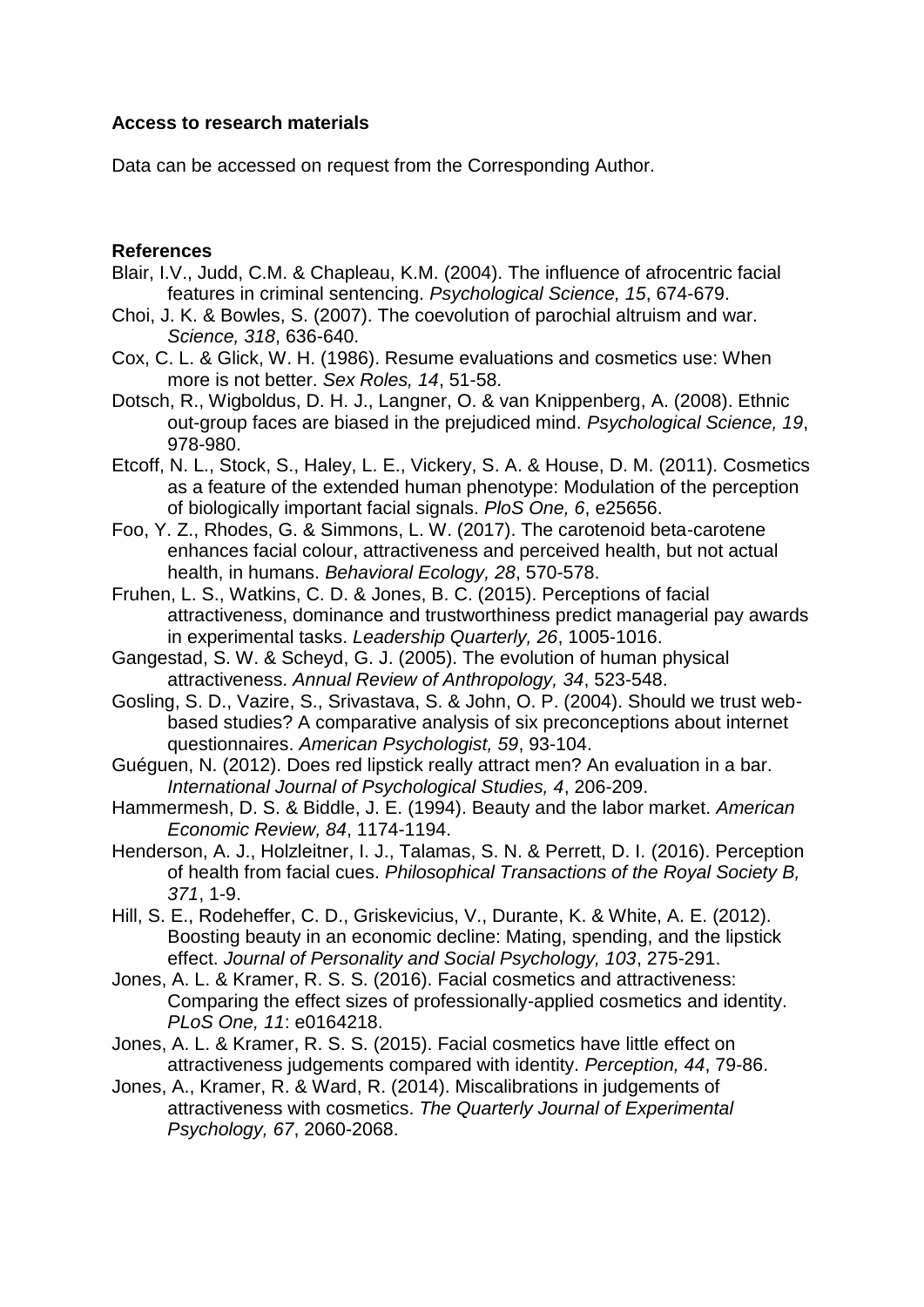- Jones, A., Russell, R. & Ward, R. (2015). Cosmetics Alter Biologically-Based Factors of Beauty: Evidence from Facial Contrast. *Evolutionary Psychology 13*. doi:10.1177/147470491501300113
- Jones, A. L., Sweda, J. R., Porcheron, A. & Russell, R. (2016). Coloration in different areas of facial skin is a cue to health: The role of cheek redness and periorbital luminance in health perception. *Body Image*. doi: 10.1016/j.bodyim.2016.02.001
- Little, A. C., Jones, B. C. & DeBruine, L. M. (2011). Facial attractiveness: Evolutionary based research. *Philosophical Transactions of the Royal Society B, 366*, 1638-1659.
- Mileva, V. R., Jones, A. L., Russell, R. & Little, A. C. (2016). Sex differences in the perceived dominance and prestige of women with and without cosmetics. *Perception, 45*, 1166-1183.
- Nash, R., Fieldman, G., Hussey, T., Leveque, J. L. & Pineau, P. (2006). Cosmetics: They influence more than Caucasian female facial attractiveness. *Journal of Applied Social Psychology, 36*, 493–504.
- Netchaeva, E. & Rees, M. (2016). Strategically stunning: The professional motivations behind the lipstick effect. *Psychological Science, 27*, 1157-1168.
- Perrett, D.I., Lee, K.J., Penton-Voak, I.S., Rowland, D.R., Yoshikawa, S., Burt, D.M., Henzi, S.P., Castles, D.I. & Akamatsu, S. (1998). Effects of sexual dimorphism on facial attractiveness. *Nature, 394*, 884-887.
- Porcheron, A., Mauger, E., Soppelsa, F., Liu, Y., Ge, L., Pascalis, O., Russell, R. & Morizot, F. (2017). Facial contrast is a cross-cultural cue for perceiving age. *Frontiers in Psychology, 8*, 1-9.
- Porcheron, A., Mauger, E. & Russell, R. (2013). Aspects of facial contrast decrease with age and are cues for age perception. *PLOS ONE, 8*, e57985.
- Richetin, J., Croizet, J. C. & Huguet, P. (2004). Facial Make-up eclicits positive attitudes at the implicit level: Evidence from the implicit association test. *Current Research in Social Psychology, 9*, 145–164.
- Russell, R., Kramer, S.S. & Jones, A.L. (2017). Facial contrast declines with age but remains sexually dimorphic throughout adulthood. *Adaptive Human Behavior and Physiology, 3*, 293-303.
- Russell, R., Porcheron, A., Sweda, J.R., Jones, A.L., Mauger, E. & Morizot, F. (2016). Facial contrast is a cue for perceiving health from the face. *Journal of Experimental Psychology: Human Perception and Performance, 42*, 1354- 1362.
- Russell, R. (2009). A sex difference in facial pigmentation and its exaggeration by cosmetics. *Perception, 38*, 1211-1219.
- Russell, R. (2003). Sex, beauty, and the relative luminance of facial features. *Perception, 32*, 1093-1107.
- Stephen, I. D., Coetzee, V. & Perrett, D. I. (2011). Carotenoid and melanin pigment coloration affect perceived human health. *Evolution and Human Behavior, 32*, 216-227.
- Stephen, I. D., Coetzee, V., Law Smith, M. & Perrett, D. I. (2009). Skin blood perfusion and oxygenation colour affect perceived human health. *PloS One, 4*, e5083. http://doi.org/10.1371/journal.pone.0005083
- Stephen, I. D. & McKeegan, A. (2010). Lip colour affects perceived sex typicality and attractiveness of human faces. *Perception, 39*, 1104–1110. <http://doi.org/10.1068/p6730>